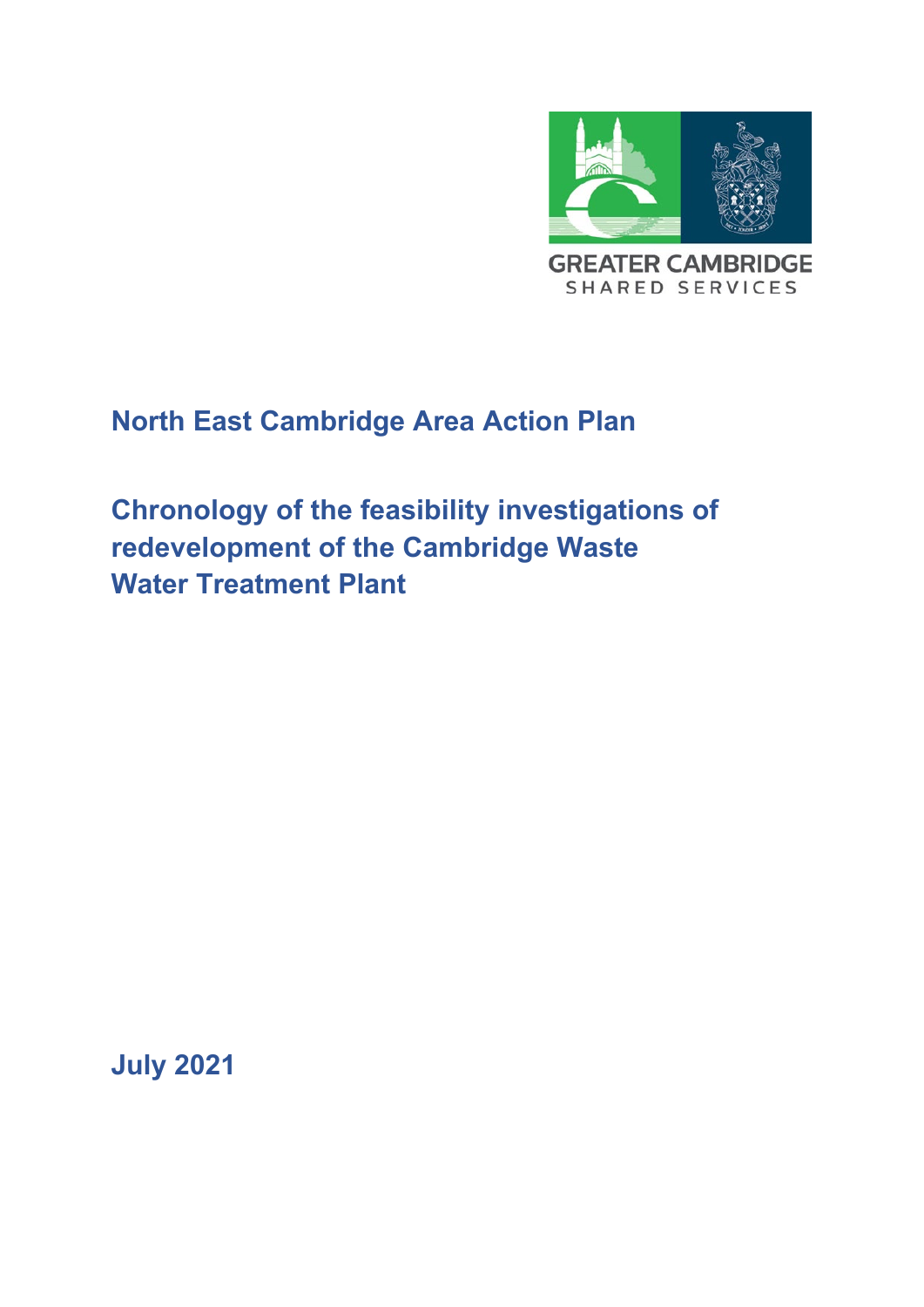## **Introduction**

The supporting text to the site allocation of the North East Cambridge area in both the South Cambridgeshire Local Plan (2018) and Cambridge City Local Plan (2018) state that:

"Exploration of the viability and feasibility of redevelopment of the Cambridge Water Recycling Centre within Cambridge City to provide a new treatment plant facility either elsewhere or on the current site subject to its scale will be undertaken as part of the feasibility investigations in drawing up the AAP."

The purpose of this document is to provide a summary chronology of evidence that has assessed the feasibility of redeveloping the Cambridge Waste Water Treatment Plant (WWTP) either on the current site (through consolidation) or elsewhere. The chronology includes reference to the relevant development plans in place at that time or being prepared, including the Area Action Plan that is being jointly prepared by Cambridge City Council and South Cambridgeshire District Council, as well as any other relevant proposals.

# **Chronology**

### **Cambridgeshire Structure Plan 1989**

The Cambridge Northern Fringe (CNF) was identified as a reserve of land for future growth and redevelopment.

### **Early work to inform the Cambridge Local Plan 1996**

At the beginning of 1992 Cambridge City Council, South Cambridgeshire District Council, Cambridgeshire County Council and landowners in the area commissioned a study of the Chesterton Sidings/Waste Water Treatment Plant area to look into the longer term development options. This study examined the possibility of developing major sub- regional shopping in the area as an alternative to the subsequently dismissed out of town proposals. The Feasibility Study also explored the possibility of accommodating a new Parkway Station, a major new Park and Ride facility, a new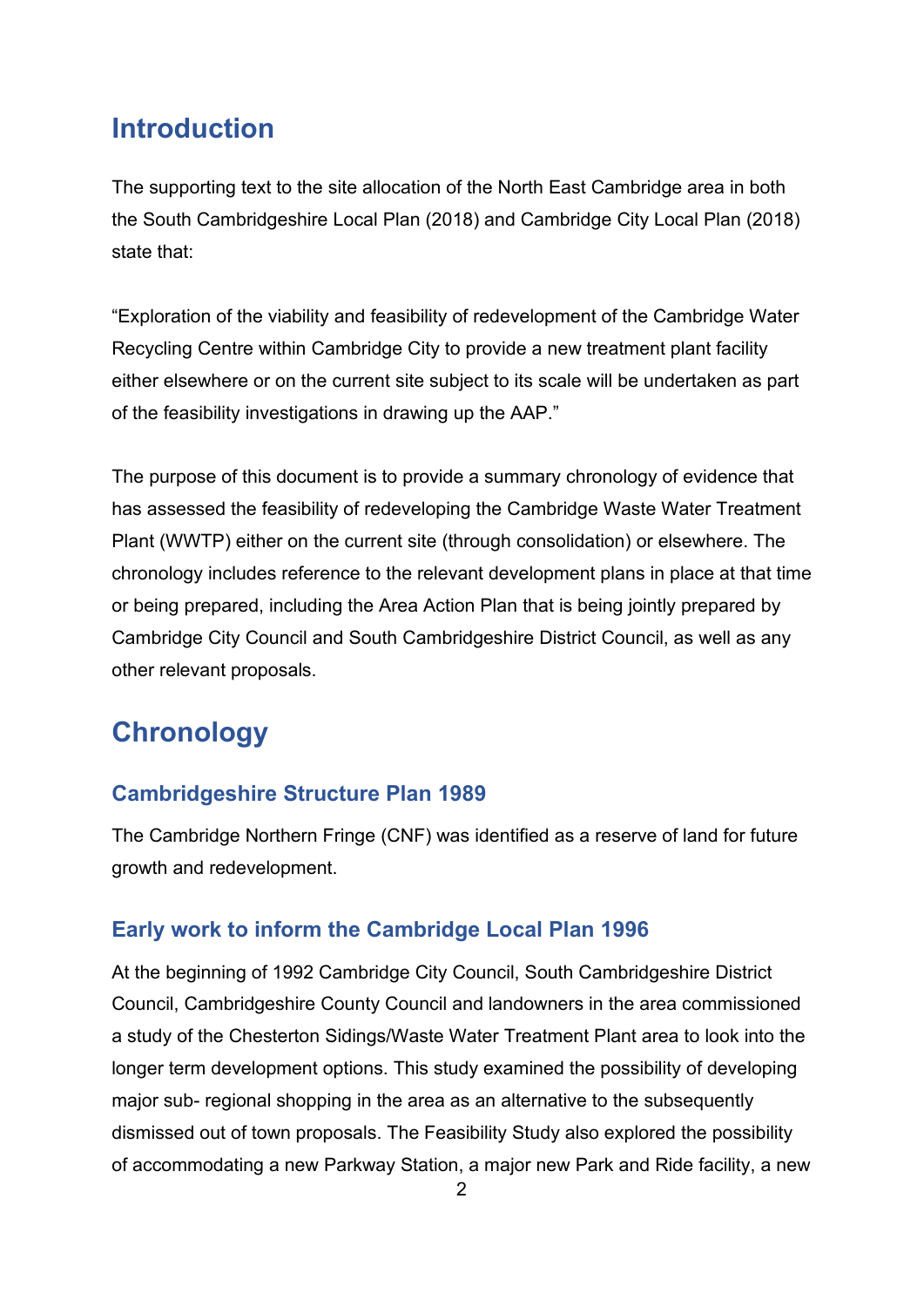sports stadium for Cambridge United Football Club and a high technology business park catering for essential need. The study concluded that whilst the area offered a unique opportunity for substantial and appropriate development, the cost of relocating the Waste Water Treatment Plant and possibly the Cambridge Business Park would result in the development not being viable at that time or within the plan period (1996 – 2011). Furthermore, agreement on access to the A14 remained to be reached with the Department of Transport.

#### **Cambridge Northern Fringe Illustrative Master Plan 2003 - 2004**

Commissioned by Cambridge City Council, a design-led master-planning exercise was carried out in 2003-04, in partnership with a consortium of key landowners including Network Rail and Anglian Water Group, and key stakeholders, namely South Cambridgeshire District Council and Cambridgeshire County Council. The consultant team included Llewelyn Davies on urban design, landscaping and ecology, Campbell Reith Hill on engineering and infrastructure, and Atisreal on property market assessment and viability appraisal. The masterplan sought to deliver housing-led regeneration of the area, in accordance with the area's identification in the Cambridgeshire Structure Plan, and to provide a framework for taking the site forward through the Cambridge Local Plan process.

The viability appraisal of Atisreal concluded there was a substantial deficit due to the high upfront costs of relocation, remediation, transport infrastructure etc, which was not conducive to bringing the site forward for alternative uses, as financially, the costs of doing so could not be covered by the site re-development. Alternative funding streams would therefore be required to cover the significant cost items identified.

#### **South Cambridgeshire District Local Plan 2004**

The area of Cambridge Northern Fringe falling within South Cambridgeshire - the rail sidings - was identified for 'sustainable mixed-use development'.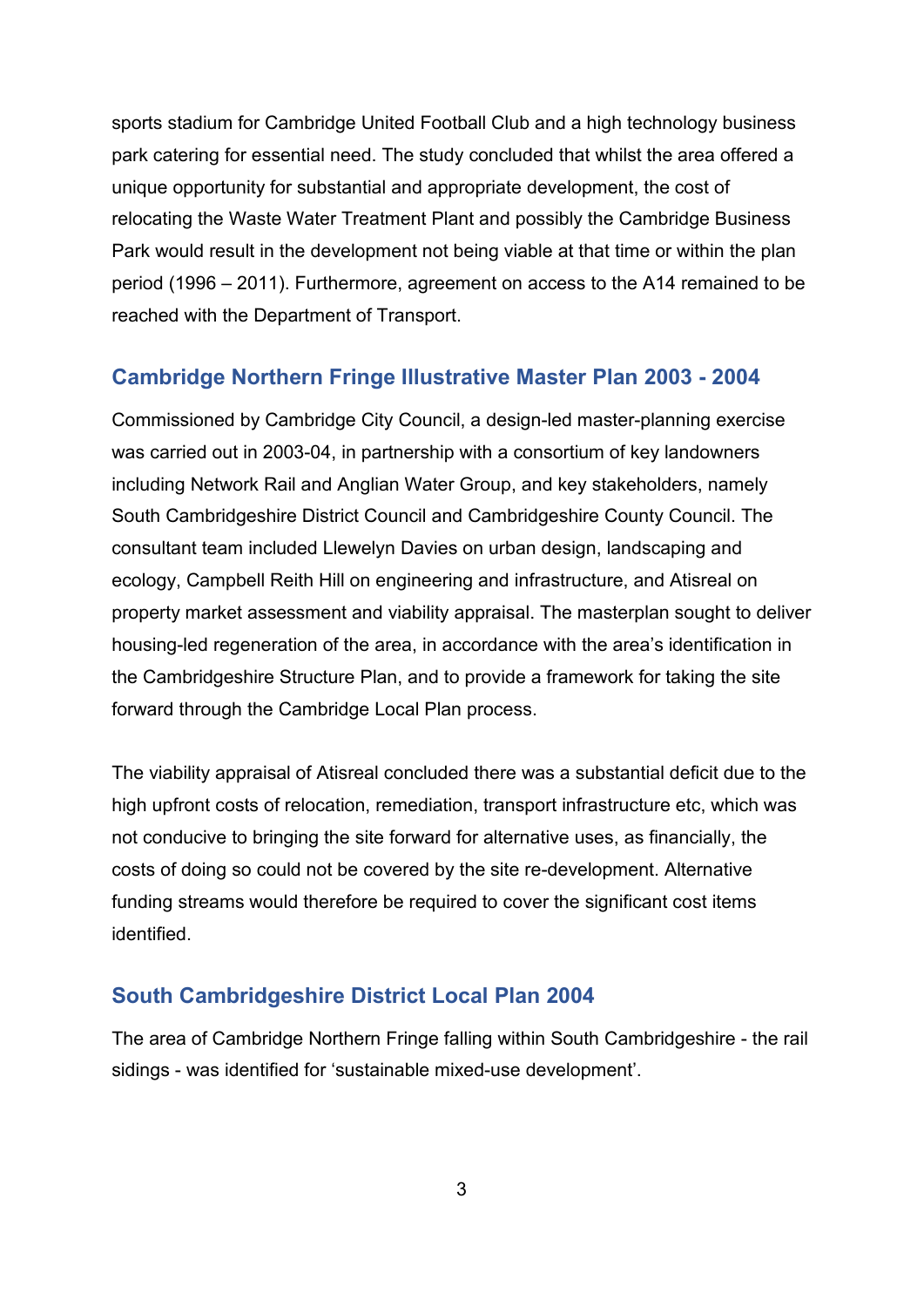#### **Cambridge Local Plan Inspectors Report (2006)**

Through the hearing sessions on the Cambridge Local Plan, consideration was given to the option of developing a more compact and environmentally friendly waste water facility within the current site of the plant, enabling redevelopment on the remainder of the site. However, in the light of evidence from Anglian Water on operational risks and on the amount of land which could be released for development by a more compact plant, the Independent Planning Inspector concluded that the only realistic options were either complete relocation or retention of the current site. Through the public inquiry it was acknowledged that the redevelopment of the Cambridge Northern Fringe could not fully go ahead unless the Waste Water Treatment Plant was relocated.

#### **Cambridge Local Plan 2006**

The Waste Water Treatment Plant (WWTP) site was allocated in the Local Plan principally for residential uses, although the allocation included a proposal for a new railway station allowing an interchange with the Cambridgeshire Guided Bus and 6.0ha of land for mixed commercial uses. The allocation was dependant on the WWTP being relocated, to allow for an acceptable living environment on the site.

### **Atisreal – Cambridge Northern Fringe (East) Financial Viability and Feasibility Assessment March 2006**

Commissioned by Cambridge City Council to supplement their earlier appraisal. This time to be viability-led, discounting any constraints on quantum of development and varying the density and mix to determine whether and at what point the development becomes financially viable. The study concluded that land surrounding the Anglian Water (AW) land achieved a positive Residual Land Value (RLV) even at lower densities, but the cost of relocation rendered the area as a whole unviable – assuming the surrounding landowners were willing to accept modest Existing Use Value (EUV), and pool costs and receipts to 'make up' the deficit on the AW land. The consultants tested a range of densities up to 150 dwellings per hectare but the RLV stayed significantly negative. It concluded "*We would therefore consider there is*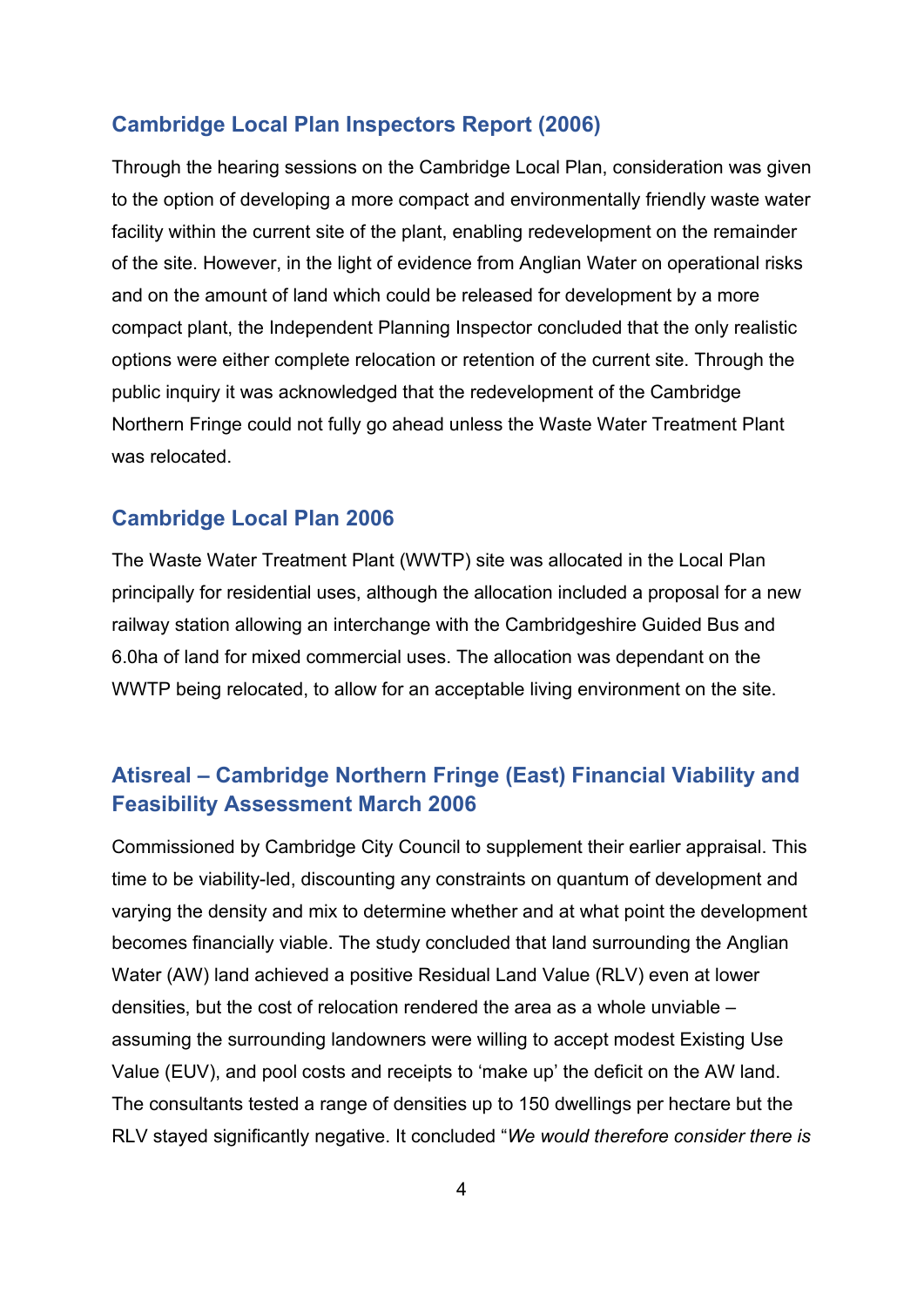*scant chance of bringing forward this site for redevelopment without an alternative source of funding for the reprovision of the WWTP*." Note that the cost estimate for relocation of the WWTP given in the study was £135 million. The appraisal was run excluding the relocation cost and showed a positive RLV (£2 million/hectare) even at 40 dwellings per hectare, although noted higher densities would be required to incentivise landowners and when super-abnormal costs (such as £15 million for burying the powerlines) are included. Final appraisals then included reasonable level of S106 contributions and 30 percent affordable housing. Again, the consultants concluded that only by excluding the relocation costs could a positive RLV be achieved and then only with higher densities.

### **Draft Cambridge Development Strategy (Core Strategy) Issues & Options Report 2007**

This Cambridge City Council document proposed that the Northern Fringe area should provide for a mixed-use development. However, the following further options were put forward to provide flexibility in terms of the relocation of Waste Water Treatment Plant (WWTP):

**Option 5a:** If the WWTP is relocated then this would allow a residential led form of development;

**Option 5b:** if the WWTP and the rail sidings are retained this will require an employment-led form of development.

Having regard to comments received, and taking into account the conclusions of the Roger Tym and Partners Viability of Planning Options Report (see below), the Cambridge City Council Development Plan Steering Group and the Executive Member for Climate Change and Growth resolved at its meeting of 13th May 2008 to pursue an employment led form of development on this site, which would retain the Waste Water Treatment Works (WWTW) on-site. Cambridge City Council ultimately did not take forward a Core Strategy but the work informed the preparation of the Cambridge Local Plan 2018 that started with Issues and Options consultation in 2012 (reflecting national changes in the plan making system) and a decision to prepare a joint Area Action Plan started in 2014 (see below).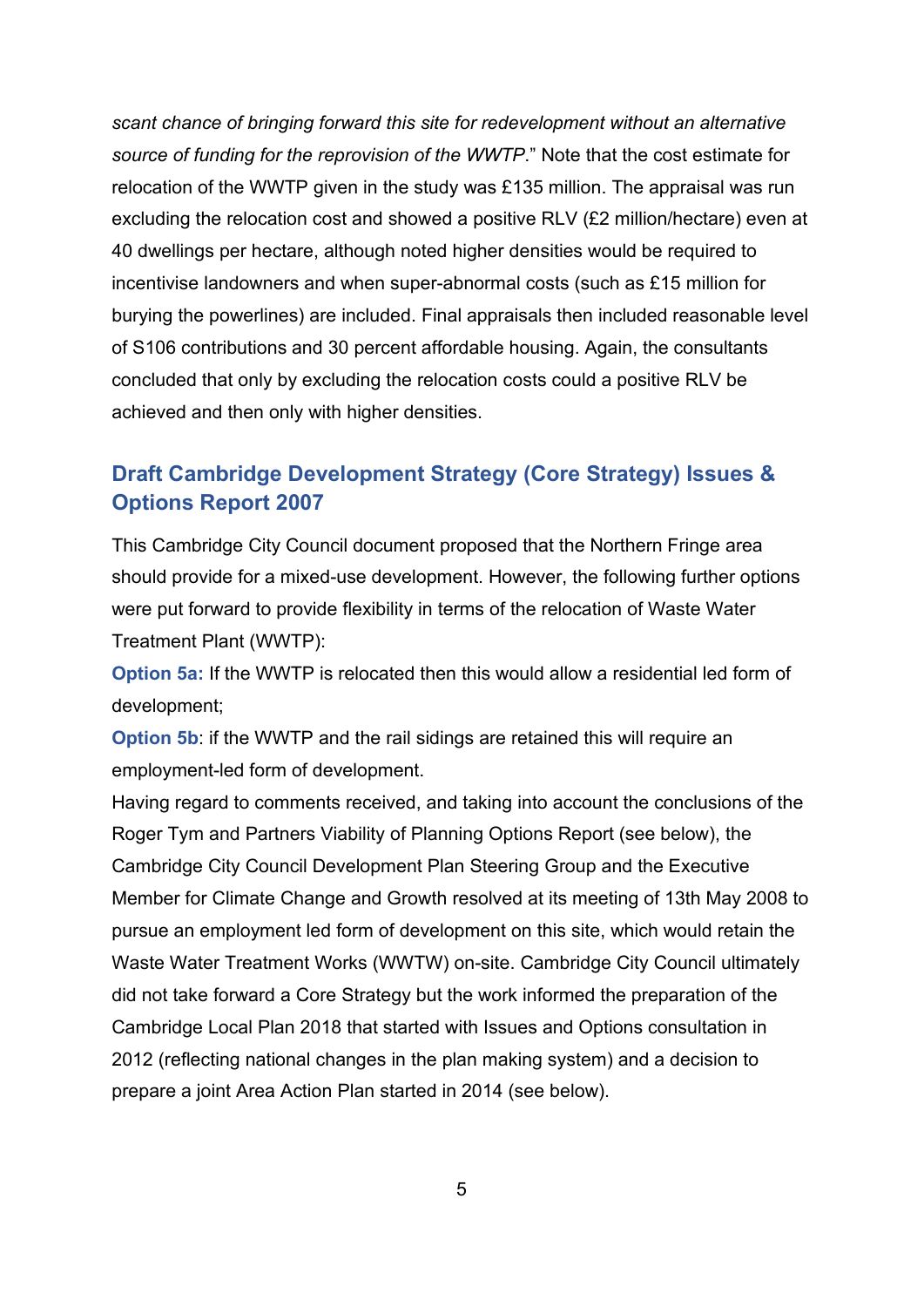### **[Cambridge Northern Fringe East –](https://files.cambridge.gov.uk/public/ldf/coredocs/Cambridge%20Northern%20Fringe%20East%20Viability%20Study.pdf) Viability of Planning Options [May 2008](https://files.cambridge.gov.uk/public/ldf/coredocs/Cambridge%20Northern%20Fringe%20East%20Viability%20Study.pdf)**

Undertaken by Roger Tym & Partners on behalf of Cambridgeshire Horizons, Cambridgeshire County Council, Cambridge City Council, South Cambridgeshire District Council, Anglian Water and Network Rail, this examined the viability and deliverability of relocating the Waste Water Treatment Plant (WWTP). The report concluded that the previous reports by King Sturge and Atisreal were accurate - that even if it were practical to arrange the relocation of the WWTP within the Core Strategy plan period, redevelopment is patently not viable due to the £130 million cost of relocating the WWTP. As the WWTP will be retained, and strategic waste and minerals operations are present, including rail head uses, housing-led development on the remainder of the site was not considered viable. Redevelopment of parts of the area for employment uses was concluded to be deliverable. This report proposed an office led development for the area around the proposed new Chesterton Station (now Cambridge North Station), together with employment / depot uses adjacent to Cowley Road; including;

- Three land development parcels which could be implemented largely independently of one another, especially the park & ride/driving range site. The uses proposed for this site and Chesterton Sidings North would be compatible with the adjacent WWTP;

- Chesterton Sidings South for office development which could potentially assist in promoting use of rail or the guided bus for work journeys;

- Landscaping measures to ensure the area is attractive to office occupiers and contiguous with the 'quality' image of Cambridge Business Park; and - Screening of the waste recycling and storage uses on the park & ride/driving range site.

#### **Joint Area Action Plan Project Initiation 2014**

Report to the Joint Strategic Transport and Spatial Planning Group meeting on the 6th February 2014 at which members agreed to: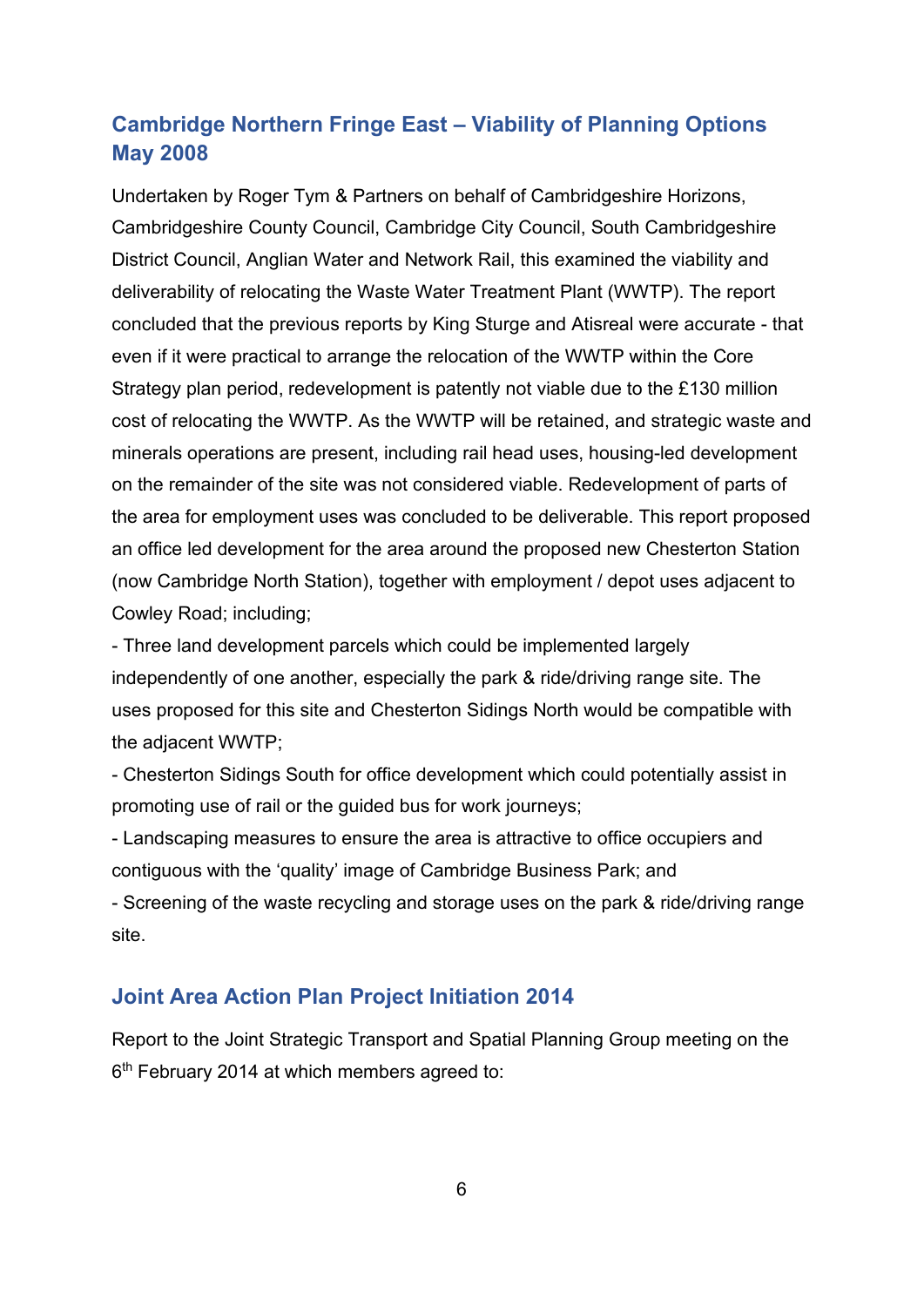"a) Agree the scope and approach for the Cambridge Northern Fringe East project, including early work on the preparation of the joint Area Action Plan (AAP) and overall approach to development planning and delivery;

- A.1. Project Objectives (as set out in paragraphs 4.1 to 4.2)
- A.2 Project Area Boundary (as set out in paragraph 4.3)
- A.3. AAP Parties (as set out in paragraph 4.4)
- A.4. Local Development Schemes (as set out in paragraph 4.5*)*

The report established that the two district authorities would lead the preparation of a joint AAP, while the County Council would be a key stakeholder through the AAP process rather than a formal partner. This was the start of the process of preparing what has evolved into the current AAP.

The above recommendations were then agreed by the respective authorities:

- South Cambridgeshire District Council at the Planning Portfolio Holder meeting of 11 February 2014;
- Cambridge City Council by the Executive Councillor for Planning and Climate Change at the Development Plan Scrutiny Sub Committee of 25 February 2014; and
- Cambridgeshire County Council at the Cabinet meeting of 4 March 2014.

### **[Local Development Scheme 2014](https://www.cambridge.gov.uk/media/1754/cambridge-lds-2014-26032014-final-version.pdf#:%7E:text=26%20March%202014%20.%20This%20scheme%20was%20approved,is%20brought%20into%20effect%20on%2026%20March%202014.)**

Local Development Schemes of both the City and South Cambs were revised and adopted to include the intention to prepare a joint Area Action Plan for this part of Cambridge (at that point it was referred to as Cambridge Northern Fringe East).

## **Cambridge Northern Fringe East Area Action Plan (AAP) [Issues &](https://www.scambs.gov.uk/media/8564/final-cnfe-issues-and-options-report.pdf)  [Options 2014](https://www.scambs.gov.uk/media/8564/final-cnfe-issues-and-options-report.pdf)**

The draft AAP Issues and Options report was considered by the Joint Strategic Transport and Spatial Planning Group (JST&SPG) for consideration and comment.

The views of JST&SPG were then reported to and considered by Cambridge City Council's Development Plan Scrutiny Sub-Committee on 11 November 2014 and at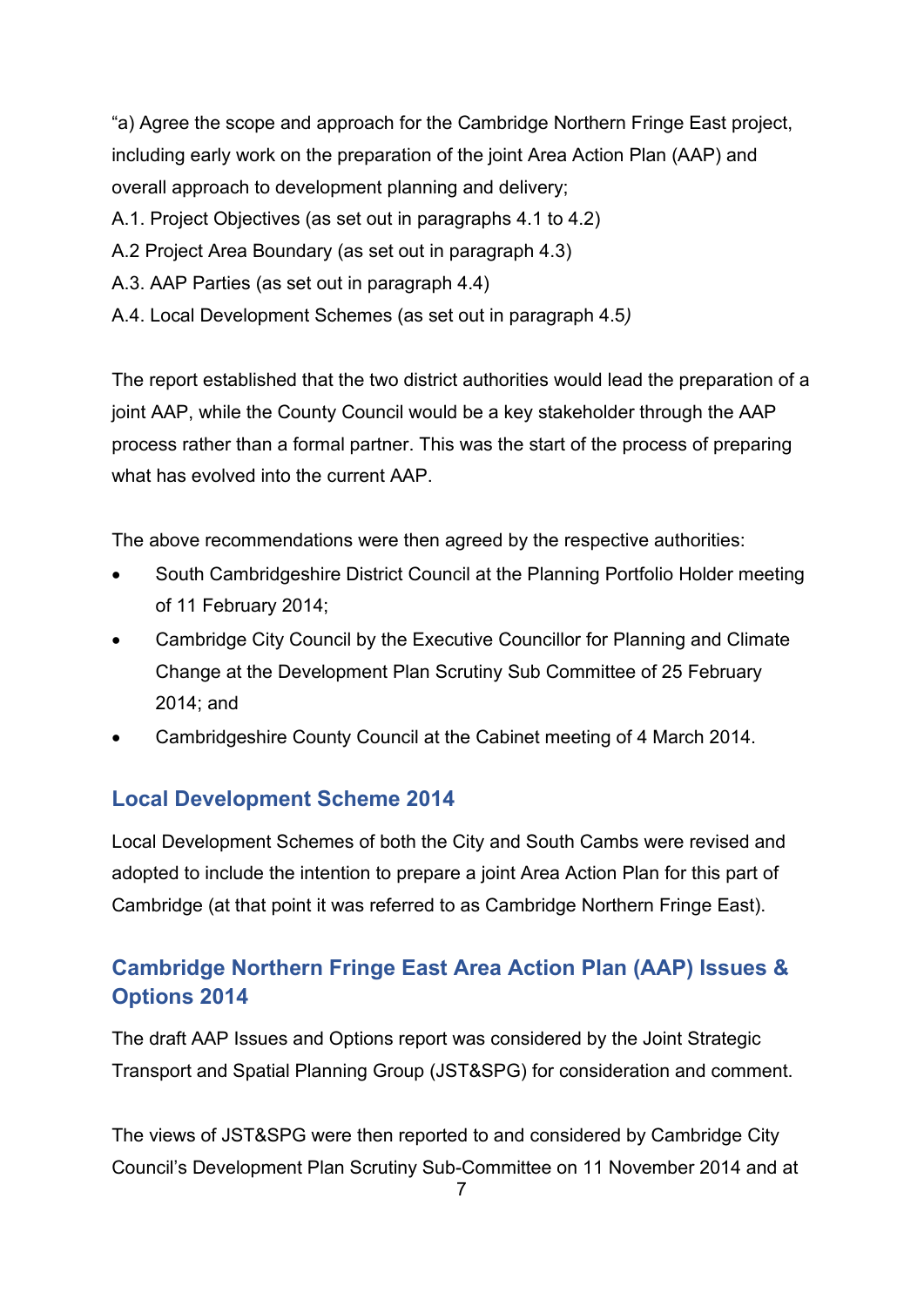South Cambridgeshire District Council's Planning Portfolio Holder's meeting on 18 November 2014. Both authorities approved the Issues & Options 2014 document for public consultation, which was held 8 December 2014 to 2 February 2015.

Recognising the challenges and feasibility involved in relocating the Waste Water Treatment Plant (WWTP), the Issues & Options 2014 set out four potential options for the future development potential of the area:

**Option 1: Lower Level of Development** that sought to focus on the regeneration of areas of more easily available land, allowing the existing businesses and the WWTP to stay, whilst creating a new area for business.

**Option 2: Medium Level of Development** that again sought to retain existing businesses and the WWTP but provided for new housing and a local centre near the proposed (at that time) railway station, and improvements to the area south of Cowley Road to integrate with the new station, including options to change Nuffield Road from industrial to office and residential use.

**Option 3: Higher Level of Development** would see the WWTP retained but reconfigured onto a smaller site, with more indoor or contracted operations, subject to technical, financial and operational deliverability. This would enable larger scale employment redevelopment and a mix of other uses. Option 3 also included the potential to explore a phase redevelopment to achieve the objective of an early gateway to the proposed new railway station. Under this option, Nuffield Road industrial area was proposed for entirely residential development, with existing industry relocated north of Cowley Road.

**Option 4: Maximum Level of Development** proposed that the WWTP would be relocated off site, subject to identification of a suitable, viable and deliverable alternative site being identified. This option would provide the opportunity to comprehensively address the development potential of the entire area, whilst exploring the option of early gateway development around the new station

The consultation also proposed the potential of expanding the Area Action Plan boundary beyond the Local Plan site allocation to include the Cambridge Science Park, to ensure development across the area was coordinated.

8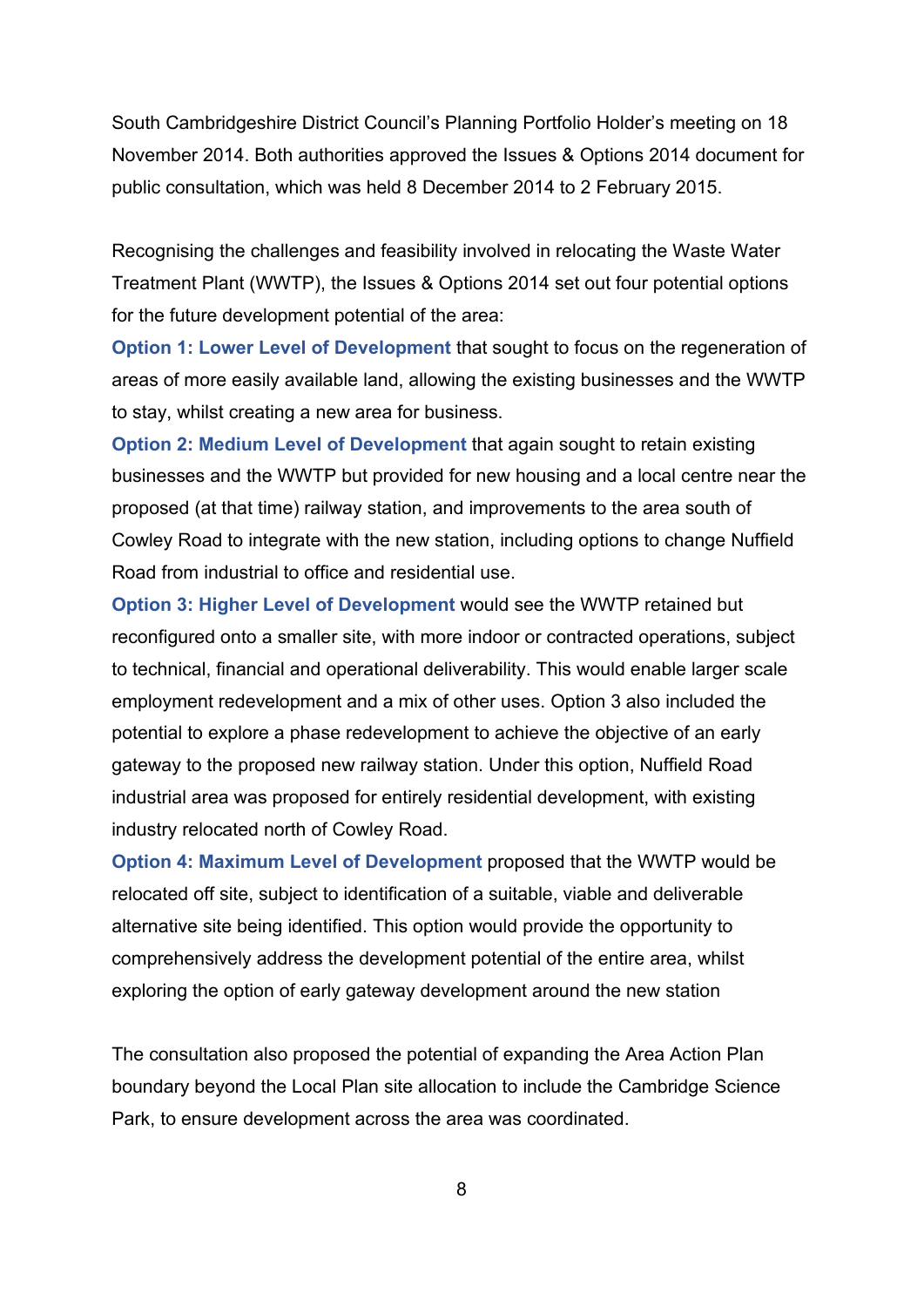### **Interim Sustainability Report [of AAP Issues and Options November](https://cambridge.oc2.uk/document/180/34587)  [2014](https://cambridge.oc2.uk/document/180/34587)**

Section 3 of the report identified the Waste Water Treatment Plant (WWTP) as a significant existing site constraint, noting it occupied around 40% of the total proposed area of the Area Action Plan (AAP) at that point in time, was an important infrastructure providing service to the City, and was currently undergoing a £20 million upgrade to meet Cambridge's planned growth needs to 2031. Odour and insects as a result of the WWTP had an impact on local amenity. With respect to opportunities, there was acknowledgement of the high level of housing need in the Cambridge area. The report suggested opportunities for housing on Cambridge Northern Fringe East (CNFE) were limited, due to constraints such as odour and land contamination, but considered the area could still make a valuable contribution to overall housing supply. It accepted that the scale of development at CNFE would be determined by a range of factors including demand, viability and transport constraints.

Section 4.3 detailed the assessment of the four strategic development options alongside the 'do nothing' option.

Section 5 provided the conclusions of the assessment. It highlighted that there were a number of uncertainties (such as type and location of contamination, potential air quality and noise impacts, and adverse impact on biodiversity as a result of redevelopment of a part of the Chesterton Sidings) that were common to all four strategic development options. As a result, Options 1-4 performed similarly against some of the Sustainability Objectives, however, overall Options 3 & 4 outperformed Options 1 & 2 against the full suite of Sustainability Objectives. But the report highlighted that Option 4 promoted the highest intensity of development and therefore could pose the highest risks of adverse impacts occurring in relation to townscape, traffic, air quality, noise and ecology.

The report also acknowledged Option 4 proposed the relocation of the WWTP, and that a site for the relocated plant had not been identified but would be outside the AAP area and subject to a separate planning process. The impacts on the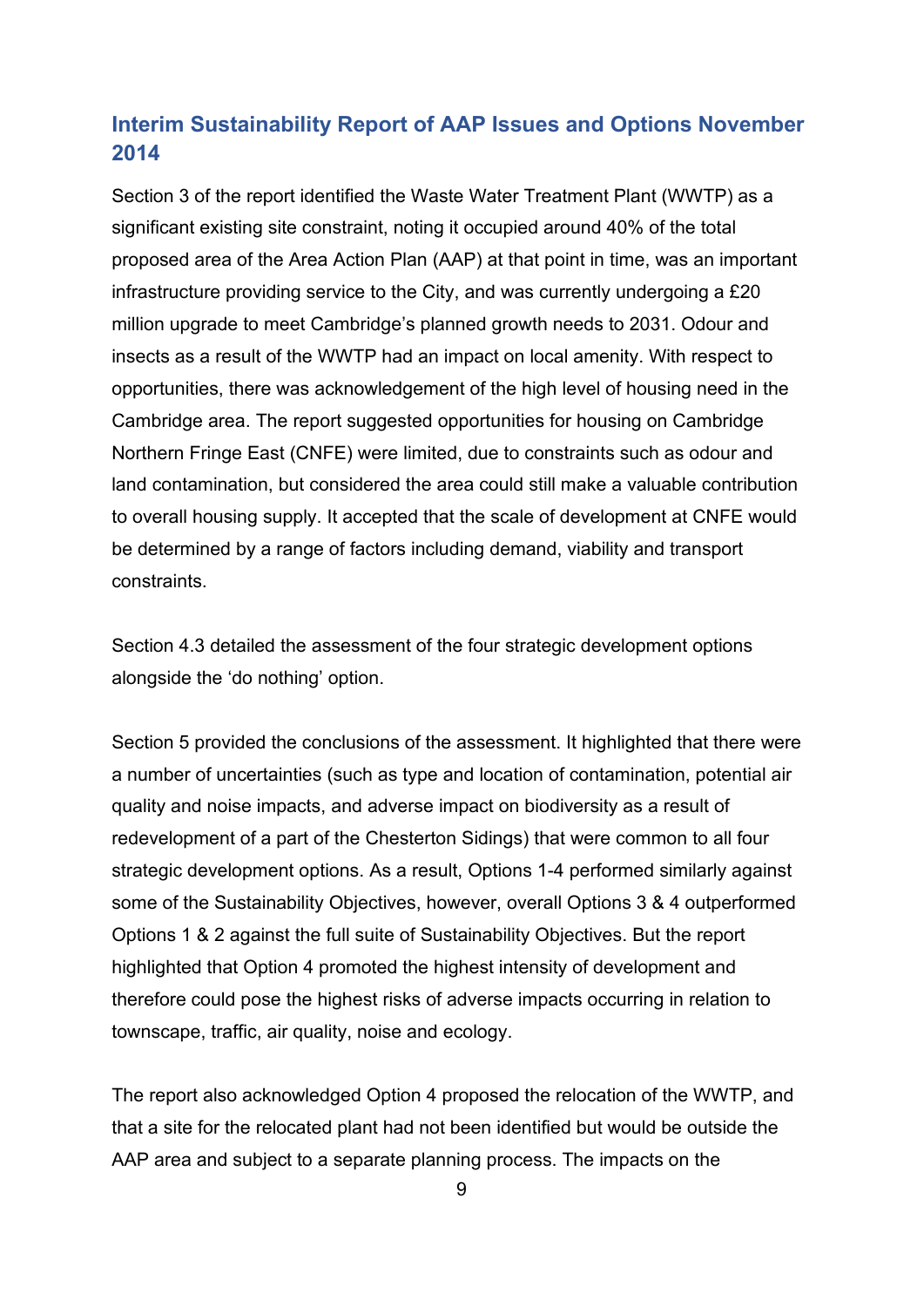sustainability objectives of the relocation were uncertain as the report noted it would depend on the location and nature of the chosen relocation site. It concluded by stating that the potential indirect and cumulative effects of relocation would need to be considered in more detail should this option be taken forward.

## **Anglian Water Response to the 2014 Issues & Options consultation**

Anglian Water commented that they did not object to the relocation of the Waste Water Treatment Plant (WWTP) in principle but stated that the funding to relocate the facility would have to come from the proceeds of redevelopment rather than Anglian Water customers. It recognised that there was considerable uncertainty regarding the viability of the relocation of the WWTP. A development option that included the relocation of the WWTP would need to demonstrate that it was technically feasible, viable and deliverable.

## **[Consideration of responses to Issues and](https://democracy.cambridge.gov.uk/documents/s31366/CNFE%20AAP%20-%20JSTSPG%20report%2016%20Nov%202015%20-%20FINAL.pdf) Options 2014 [Consultation](https://democracy.cambridge.gov.uk/documents/s31366/CNFE%20AAP%20-%20JSTSPG%20report%2016%20Nov%202015%20-%20FINAL.pdf)**

Responses were reported to the following meetings:

- Joint Strategic Transport and Spatial Planning Group (JST&SPG) 16 November 2015
- South Cambridgeshire District Council's Planning Portfolio Holder Meeting 17 November 2015
- Cambridge City Council's Development Plan Scrutiny Sub-Committee 17 November 2015

The reports recommended a review and refinement of the four redevelopment options down to two main options, referred to as Option 2A and 4A within the report.

JST&SPG "agreed two revised options those being options 2A and 4A for the potential range of development for the purposes of;

a) Testing the potential environmental and infrastructure impact and the economic viability of the emerging AAP proposals;

b) Informing the preparation of other ancillary assessments required to ensure the deliverability and soundness of the draft AAP; and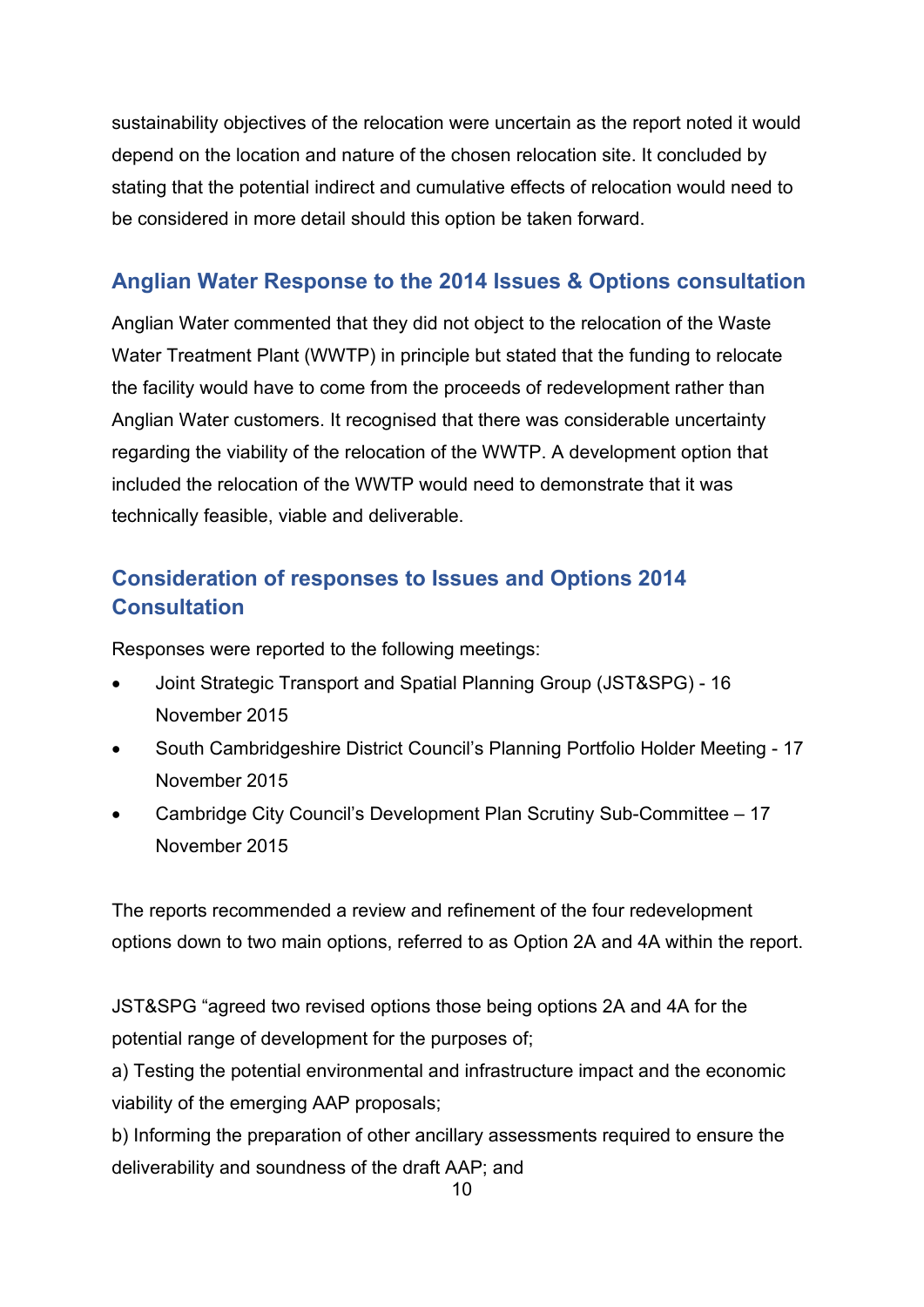c) Guiding further conceptual urban design work that will inform the ultimate preferred development approach

d) Officers to investigate a phased approach from option 2A to Option 4A."

The minutes of the South Cambridgeshire District Council's Planning Portfolio Holder meeting records that the Portfolio Holder also agreed the above recommendations of the JST&SPG, as well as *"an addendum to the Local Development Scheme with the revised timetable for the Cambridge Northern Fringe East Area Action Plan".*

The minutes of Cambridge City Council's Development Plan Scrutiny Sub-Committee record the decision of the Executive Councillor for Planning Policy and Transport was to only agree to revised option 2a (development with the WWTP remaining on site) for taking forward for further consideration in developing the Area Action Plan. The reason given for this decision was that, while the results from the consultation indicated a strong preference for variations of Options 2 and 4, City Council members considered the cost and challenge of relocating the WWTP under Option 4 was unfeasible at that time, rendering the option a non-starter.

#### **[North Cambridge Station](https://democracy.cambridge.gov.uk/documents/s30673/Minutes%20Public%20Pack%2019082015%20Joint%20Development%20Control%20Committee%20-%20Cambridge%20Fringes.pdf) 2015**

Planning permission was granted on 19 August 2015 by the Joint Development Control Committee (JDCC) for a new railway station at North East Cambridge. A similar scheme was previously approved by the same Committee on 18 December 2013.

#### **[Housing Infrastructure Fund Bid](https://cambridgeshirepeterboroughcagov.cmis.uk.com/Document.ashx?czJKcaeAi5tUFL1DTL2UE4zNRBcoShgo=hP%2fReeAa4zligV4wV3%2bBi9E9FghnY1OF2RwhwAZudxqszwBVLrq5Kw%3d%3d&rUzwRPf%2bZ3zd4E7Ikn8Lyw%3d%3d=pwRE6AGJFLDNlh225F5QMaQWCtPHwdhUfCZ%2fLUQzgA2uL5jNRG4jdQ%3d%3d&mCTIbCubSFfXsDGW9IXnlg%3d%3d=hFflUdN3100%3d&kCx1AnS9%2fpWZQ40DXFvdEw%3d%3d=hFflUdN3100%3d&uJovDxwdjMPoYv%2bAJvYtyA%3d%3d=ctNJFf55vVA%3d&FgPlIEJYlotS%2bYGoBi5olA%3d%3d=NHdURQburHA%3d&d9Qjj0ag1Pd993jsyOJqFvmyB7X0CSQK=ctNJFf55vVA%3d&WGewmoAfeNR9xqBux0r1Q8Za60lavYmz=ctNJFf55vVA%3d&WGewmoAfeNQ16B2MHuCpMRKZMwaG1PaO=ctNJFf55vVA%3d) Submission 2017**

At its Board meeting of 27 September 2017, the Combined Authority determined to prioritise the bid to cover the cost of relocating the Waste Water Treatment Plant as the only expression of interest to be put forward for the Cambridgeshire and Peterborough area for the Government's Housing Infrastructure Fund.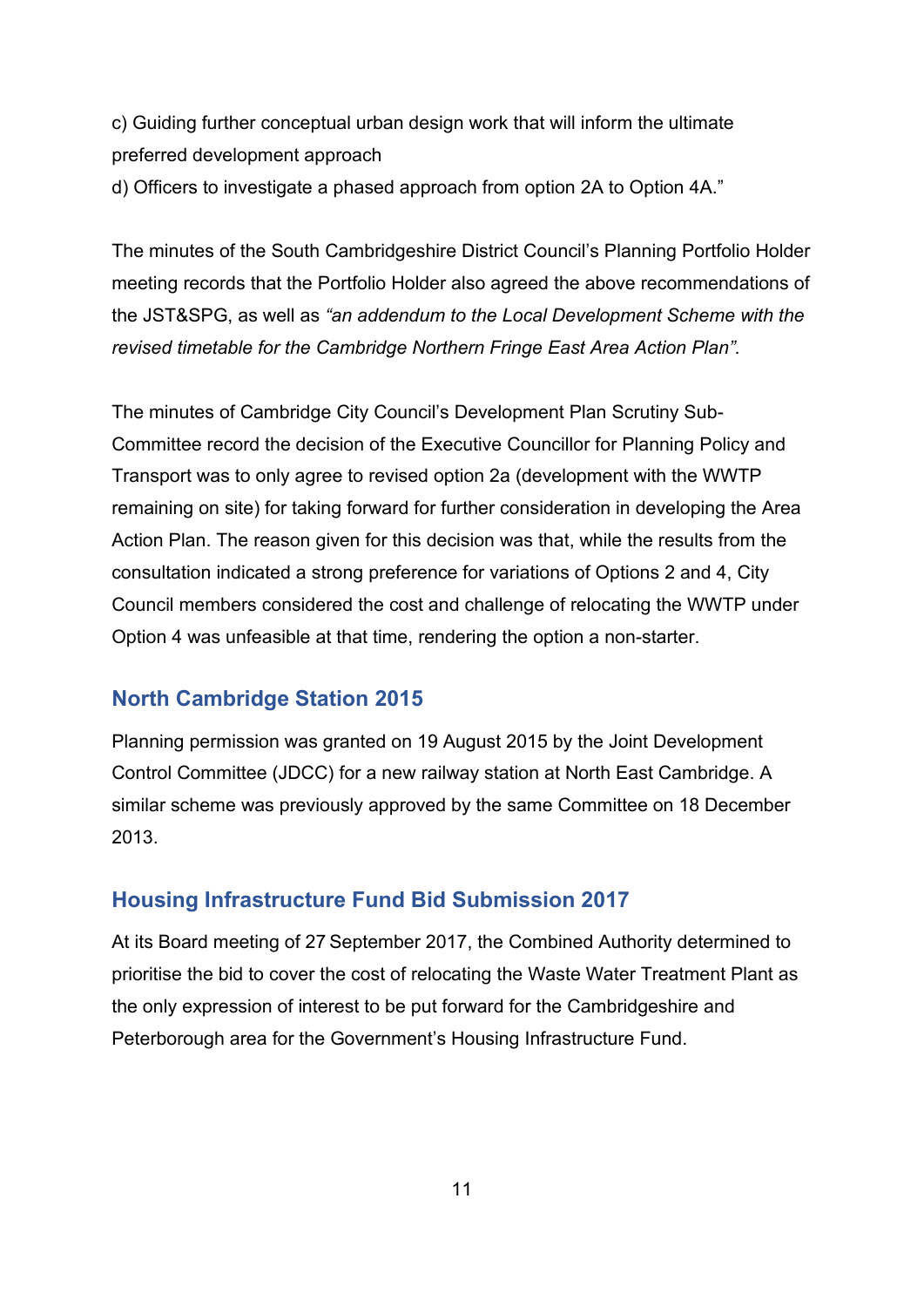#### **Local Plans Adopted 2018**

The individual but aligned district plans, which started out with issues and options consultations in 2012, submission in 2014, and examination hearings that concluded in 2017, were found sound by independent inspectors and adopted in 2018. These plans form part of the current development plan for the area. Both plans include a policy allocating their respective parts of the north east of Cambridge area (East of Milton Road): in Cambridge (Policy 14) and South Cambridgeshire (Policy SS/4). The Cambridge Local Plan policy identifies an 'Area of Major Change' and South Cambridgeshire Local Plan policy a 'Major Development Site'. The policies allocate the area for the creation of a revitalised, employment focussed area centred on a new transport interchange, with a high-quality mixed-use development, primarily for employment with a range of supporting uses, with the precise amount of development, site capacity, viability, timescales and phasing of development to be established through the preparation of a joint area action plan for the area.

#### **[Odour Impact Assessment](https://www.greatercambridgeplanning.org/media/1247/odour-impact-assessment-for-cambridge-water-recycling-centre-2018.pdf) Study 2018**

The study, commissioned by the two councils, assesses the level of odour impact risk posed by the current Waste Water Treatment Plant's operating conditions on the surrounding area to inform the council's ongoing and future planning decisions and policy. It included dispersal modelling that indicated the odour exposure levels in the area immediately surrounding the plant. It concludes that areas exceeding the C98, 1-hour = 3, 5 and 6 ouE/m<sup>3</sup> odour impact criteria would be unsuitable for residential use due to the risk of odour impact.

#### **Housing Infrastructure Fund Bid Successful 2018**

The City Council and Anglian Water business case that informed the Housing Infrastructure Fund (HIF) bid supported by the Combined Authority (see above) assessed the option of consolidating the Waste Water Treatment Plant (WWTP) for retention on site. The assessment concluded that construction of a new consolidated WWTP facility on-site would not be technically feasible due to the need to maintain the existing operational facility (switch-over only possible once commissioning of the new plant has been completed). Further, consolidation would require construction of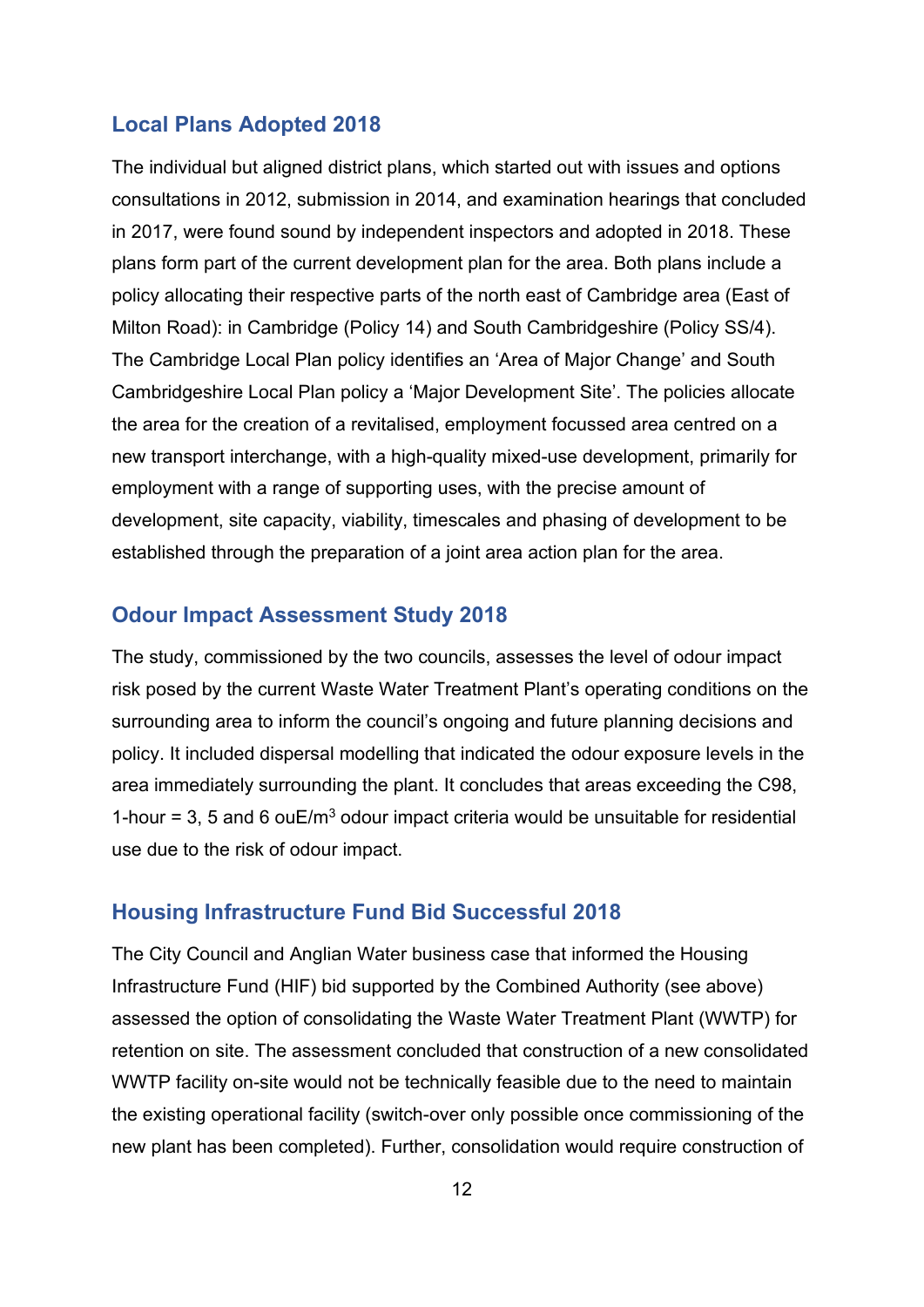new elements of plant which would be complex and would not deliver efficient reduction in land take. Given the complexity of the construction work and extended period over which it would need to be sequenced, the cost would be of a similar order to that assessed for relocation (albeit without the tunnelling costs of off-site).

It was assessed that if consolidation into the north eastern portion of the existing site could have been achieved, at best, this would release circa 40% of the existing operational area. However, the area released would be constrained by operational needs and odour safeguarding, resulting in only 16 hectares of potentially developable land. Due to the odour constraints, development of the released land would only be suitable for industrial or commercial use and the overall quantum enabled would be minimal. Further, the re-positioning could impact on the acceptability of the mixed-use scheme being promoted on the land adjacent to the Cambridge North Station. The assessment concluded that, without potential for housing, the redevelopment would not attract HIF type funding and would render the consolidation option unviable. The announcement that the HIF bid had been successful was made by the Chancellor in his speech of 13 March 2019.

### **[Greater Cambridge Shared Planning Local Development Scheme](https://www.greatercambridgeplanning.org/media/1377/greater-cambridge-local-development-scheme-2020.pdf)  [2018 and updates](https://www.greatercambridgeplanning.org/media/1377/greater-cambridge-local-development-scheme-2020.pdf) in 2019 and 2020**

The Local Development Scheme for Greater Cambridge was revised in October 2018 (alongside the Local Plan adoption) and again in 2019 and 2020 (to account for the Development Consent Order programme for the WWTP relocation). It continues to include the Area Action Plan as a Development Plan Document to be prepared jointly.

#### **North East Cambridge Area Action Plan Issues and [Options 2019](https://www.scambs.gov.uk/media/12990/north-east-cambridge-aap-issues-and-options-2019-low-res.pdf)**

Following the making of the Housing Infrastructure Fund bid for the relocation of the WWTP and engagement of landowners, community representatives and members, a further Issues and Options report was produced that considered the opportunities for comprehensive regeneration of the area should the WWTP relocated. The 2019 Issues & Options report was prepared on the basis that the strategic options put forward were predicated on the WWTP being relocated.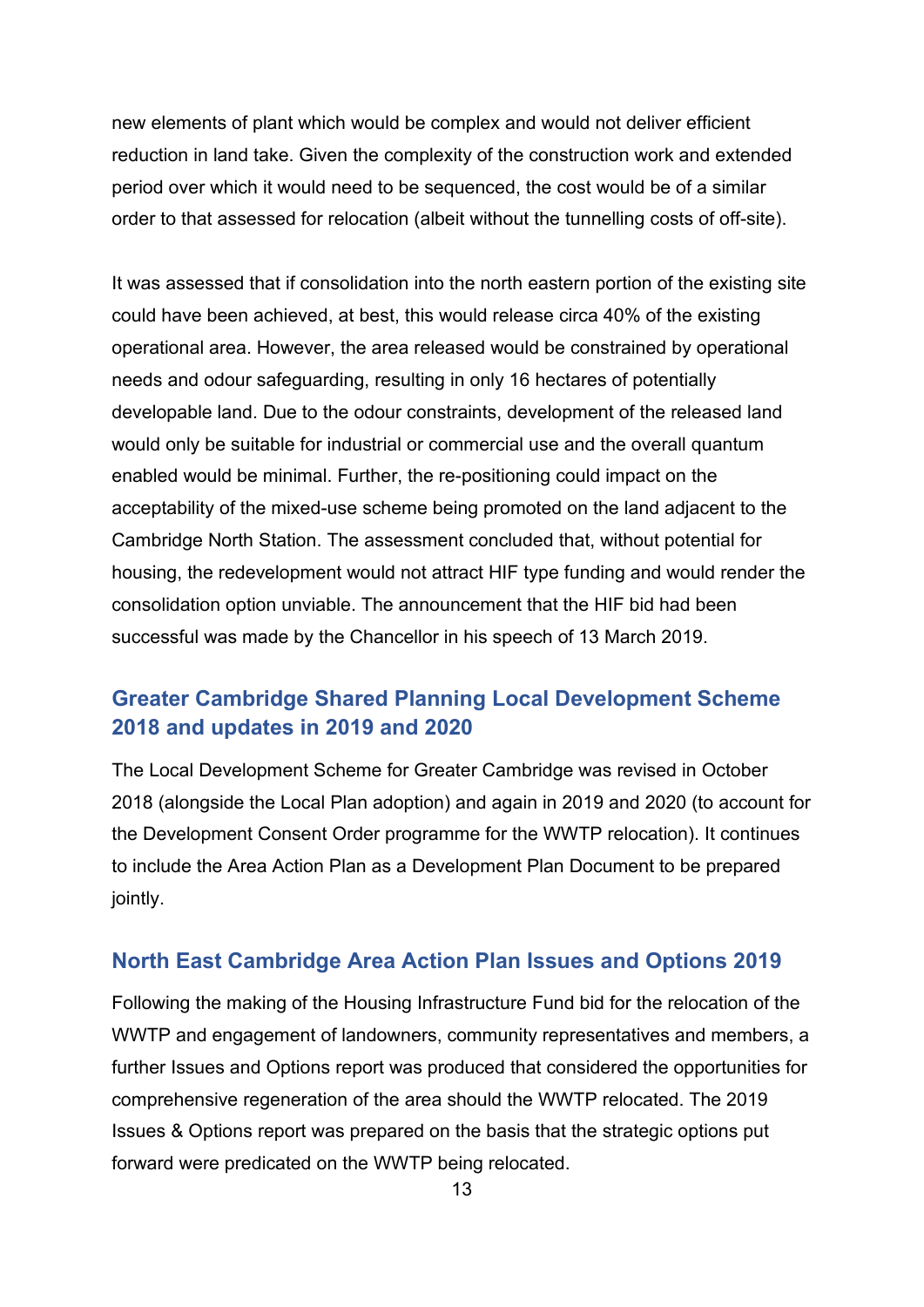The Issues and Options 2019 report was considered at the following Council meetings prior to finalisation and consultation:

- South Cambridgeshire Scrutiny and Overview Committee 18 December 2018
- South Cambridgeshire Cabinet 9 January 2019
- Cambridge Planning Policy and Transport Scrutiny Committee 15 January 2019

The minutes of all three meetings show the committee members of both authorities approved the Issues and Options 2019 report for Regulation 18 public consultation.

A six-week public consultation on the Area Action Plan Issues and Options 2019 report took place between 11 February and 25 March 2019.

### **[Response to Consultation](https://www.greatercambridgeplanning.org/emerging-plans-and-guidance/north-east-cambridge-area-action-plan/document-library/) on the 2019 AAP Issues and Options and [Emerging Evidence Base Studies](https://www.greatercambridgeplanning.org/emerging-plans-and-guidance/north-east-cambridge-area-action-plan/document-library/)**

During the period from the Summer of 2019 to Spring 2020, a series of presentations were held with the members of all three authorities (City, South Cambs and County Council) as well as landowners, community representatives and local ward members to discuss the comments made in representations to the AAP Issues & Options consultation and to the findings of emerging evidence base reports (including biodiversity, landscape character and visual appraisal, typologies, a Community and Cultural Placemaking Strategy, facilities audit and transport study). It also included the evolutions of the spatial framework for the area informed by masterplanning workshops held over the summer 2019 with the design teams of the landowners, the community forum and delivery partners, such as the County Council transport team. Such engagement informed how the councils would take forward the comments received to the Issues and Options 2019 consultation in the drafting of the preferred development option for the Area Action Plan (the "draft North East Cambridge AAP").

#### **[Draft North East Cambridge Area Action Plan](https://consultations.greatercambridgeplanning.org/document/213) 2020**

The draft North East Cambridge Area Action Plan and supporting documents were considered at the following meetings: